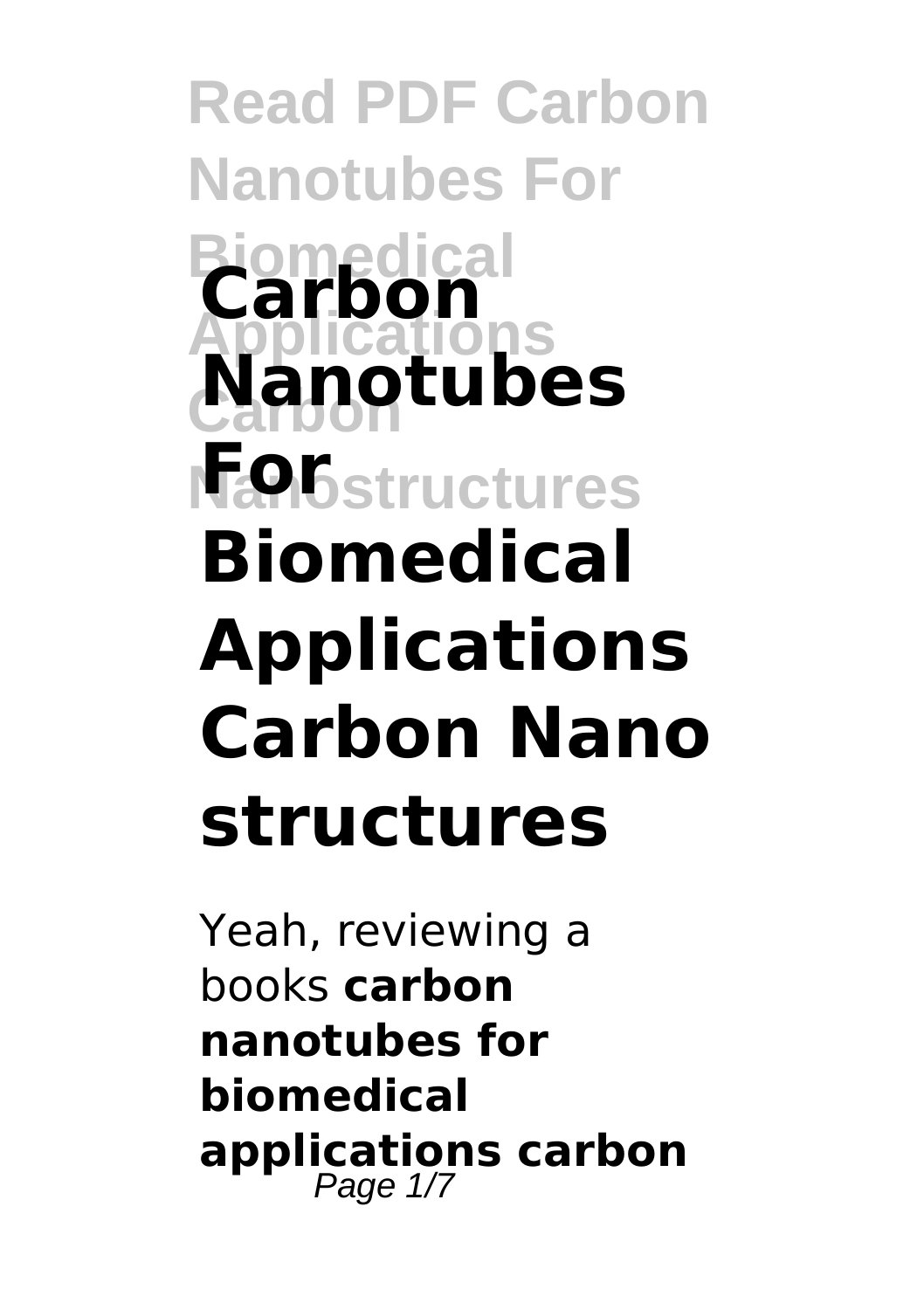**Read PDF Carbon Nanotubes For Biomedical nanostructures** could go to your nears **Carbon** This is just one of the solutions for you to be connections listings. successful. As understood, skill does not suggest that you have astonishing points.

Comprehending as well as covenant even more than extra will provide each success. bordering to, the proclamation as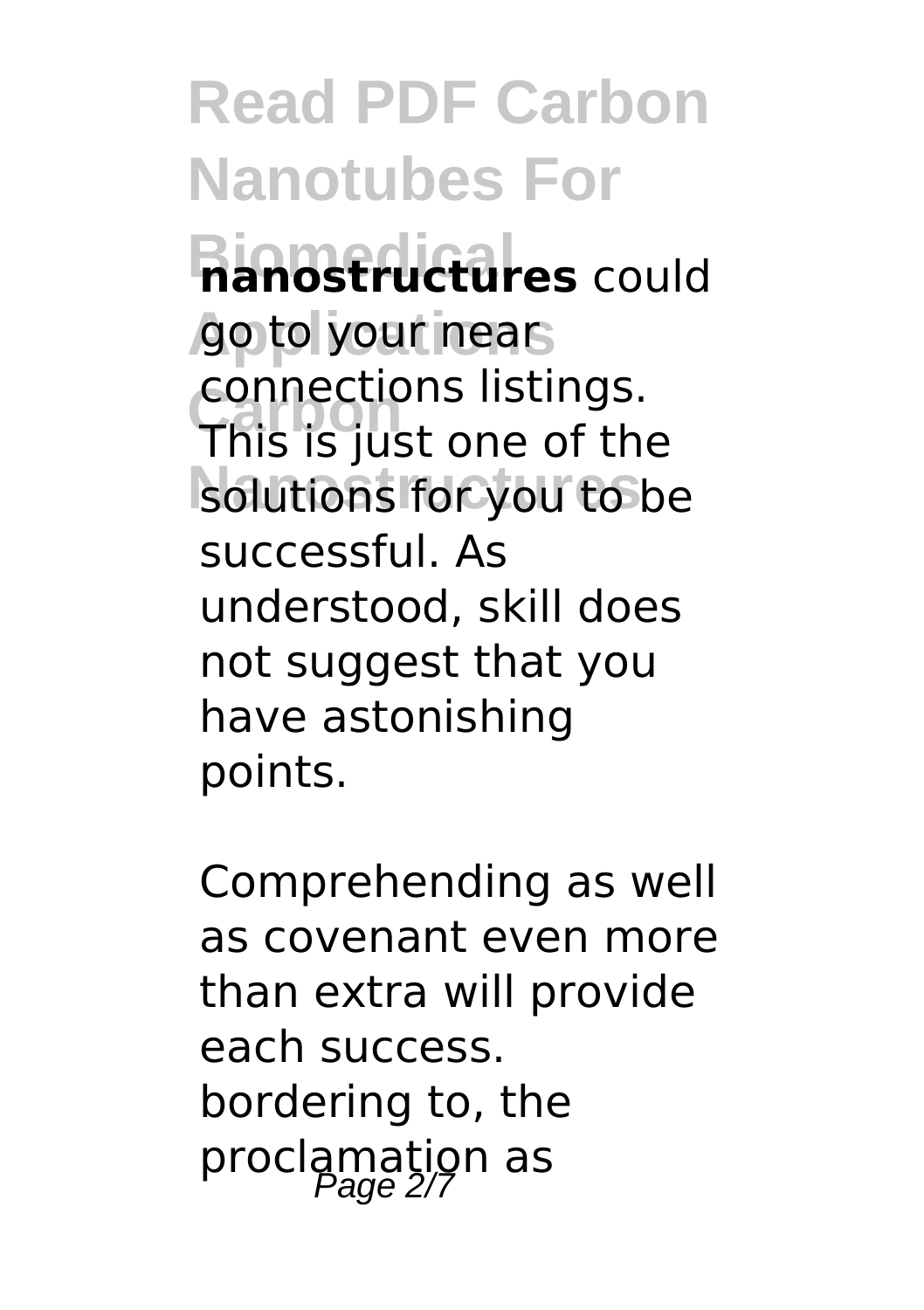**Read PDF Carbon Nanotubes For Biomedical** competently as **Applications** acuteness of this **Carbon** biomedical applications **Nanostructures** carbon nanostructures carbon nanotubes for can be taken as capably as picked to act.

Project Gutenberg is a wonderful source of free ebooks – particularly for academic work. However, it uses US copyright law, which isn't universal; some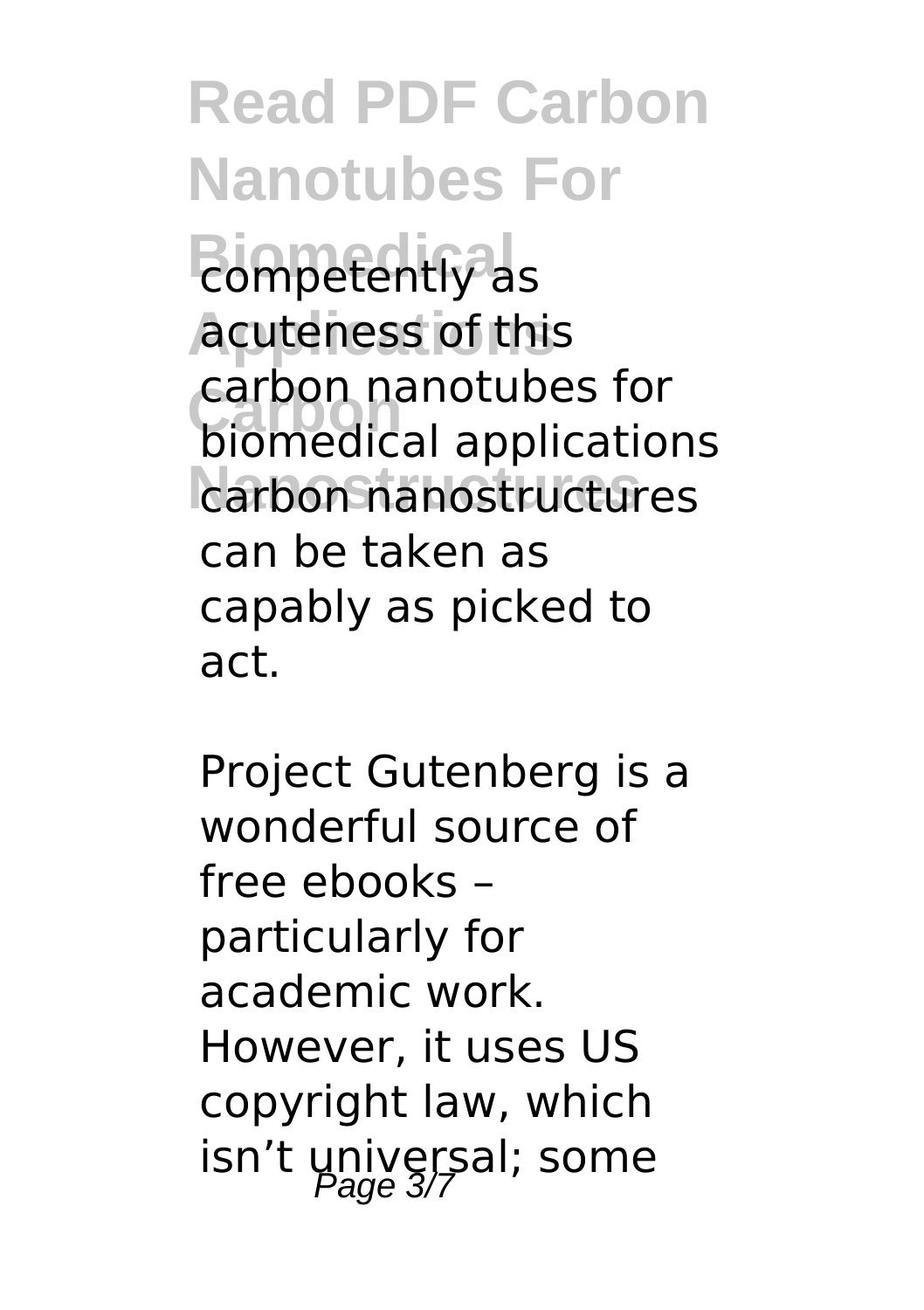**Read PDF Carbon Nanotubes For Biooks listed as public Applications** domain might still be in **Carbon** countries. RightsDirect explains the situation copyright in other in more detail.

## **Carbon Nanotubes For Biomedical Applications**

Dai's group pioneered biological research with carbon nanotubes and nano-graphene through developing π-π stacking non-covalent functionalization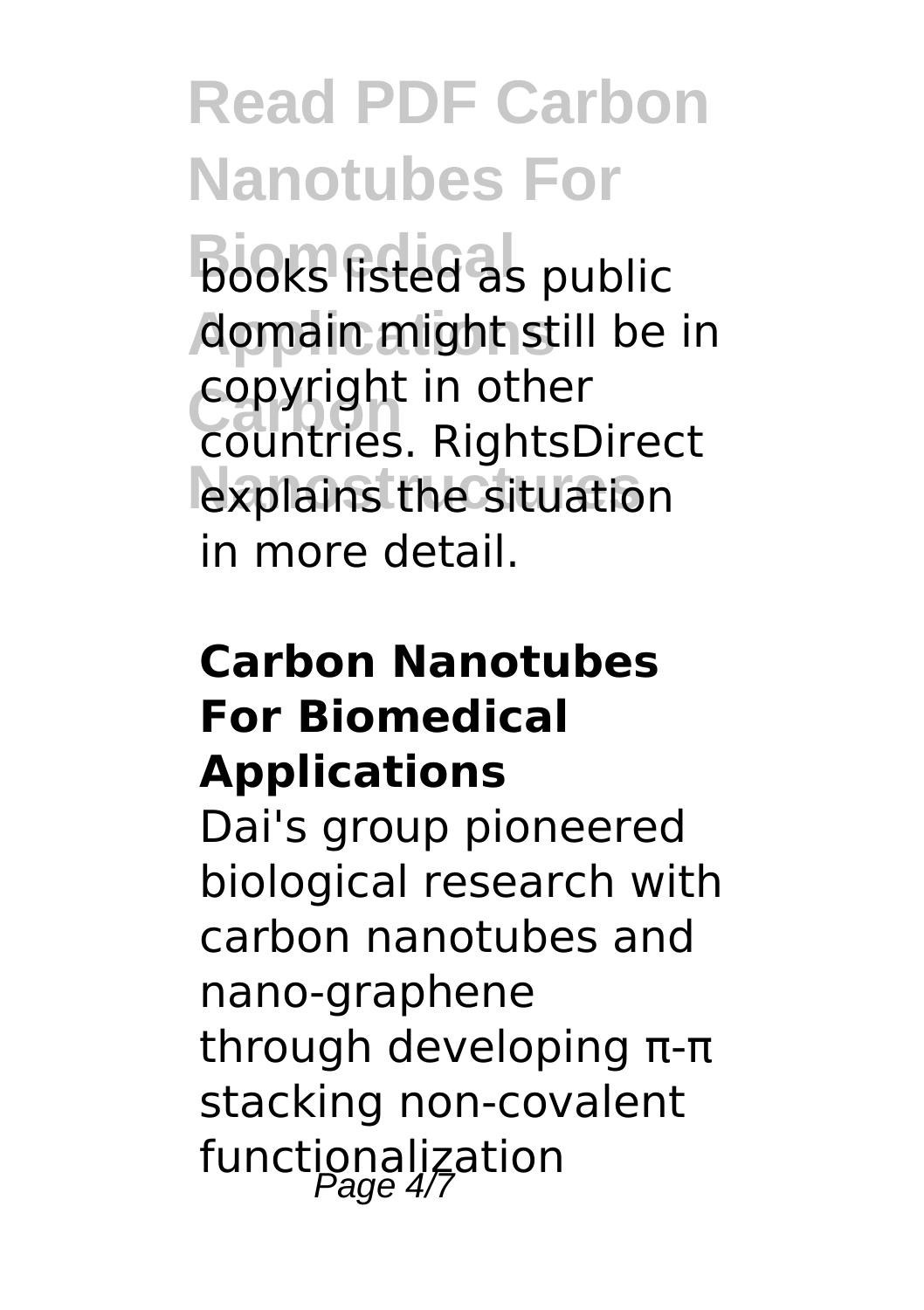**Read PDF Carbon Nanotubes For Biomedical** chemistry, molecular **Applications** cellular delivery (drugs, proteins and si<del>k</del>iva), in<br>vivo mouse model drug **delivery with tures** proteins and siRNA), in nanocarbon for cancer therapy, and in vivo photothermal ablation of cancer utilizing nearinfrared light absorption. The nanocarbon materials

...

**Stanford University - About** Such e-textiles will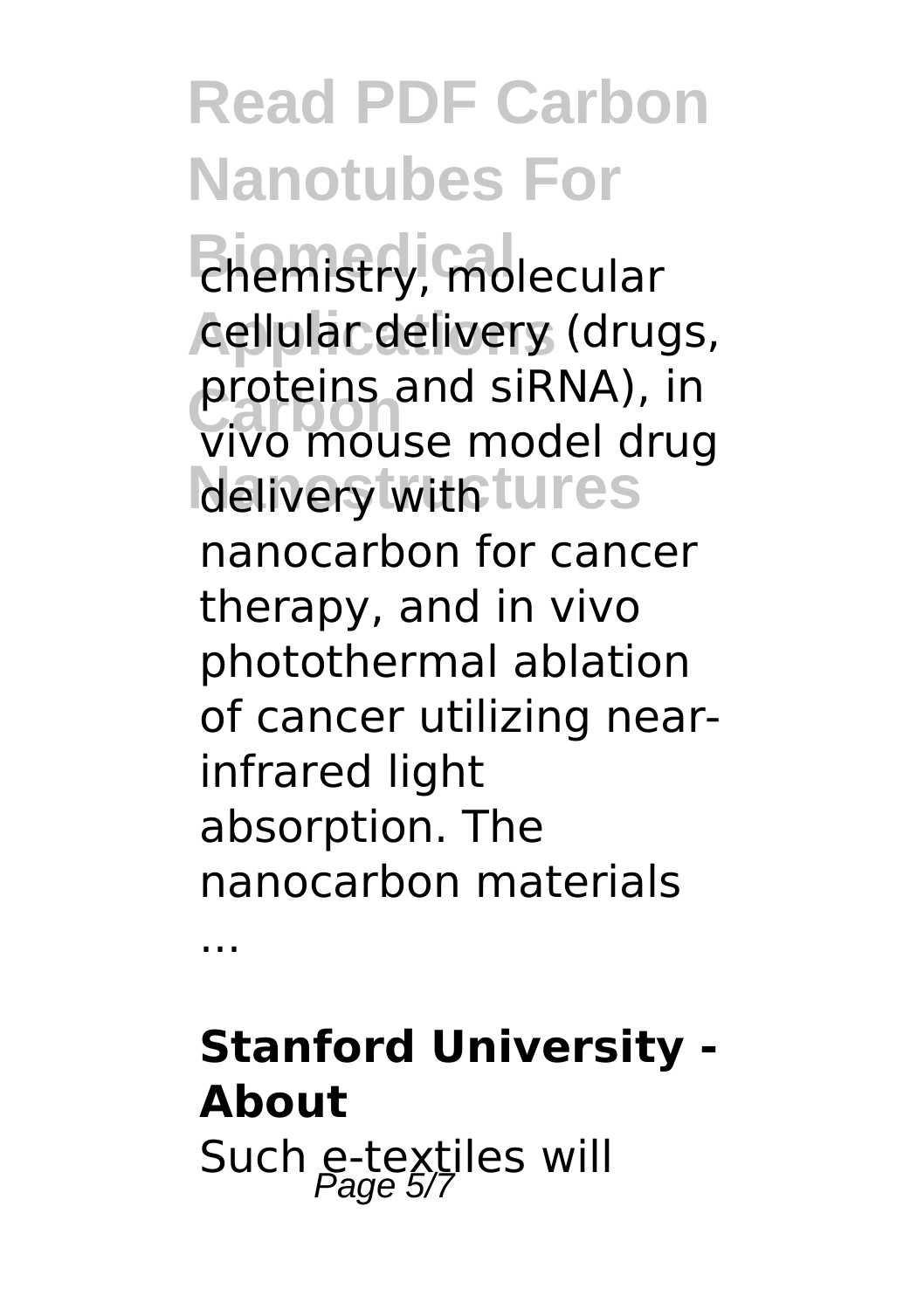**Read PDF Carbon Nanotubes For Biove the revolutionary Applications** ability to sense, act, store, emit, and move –<br>think hiomedical monitoring functions or think biomedical new man-machine interfaces – while ideally leveraging an existing low-cost textile manufacturing infrastructure (see for instance "wearing single-walled carbon nanotube electronics on your skin", a "temporary tattoo to monitor glucose levels"